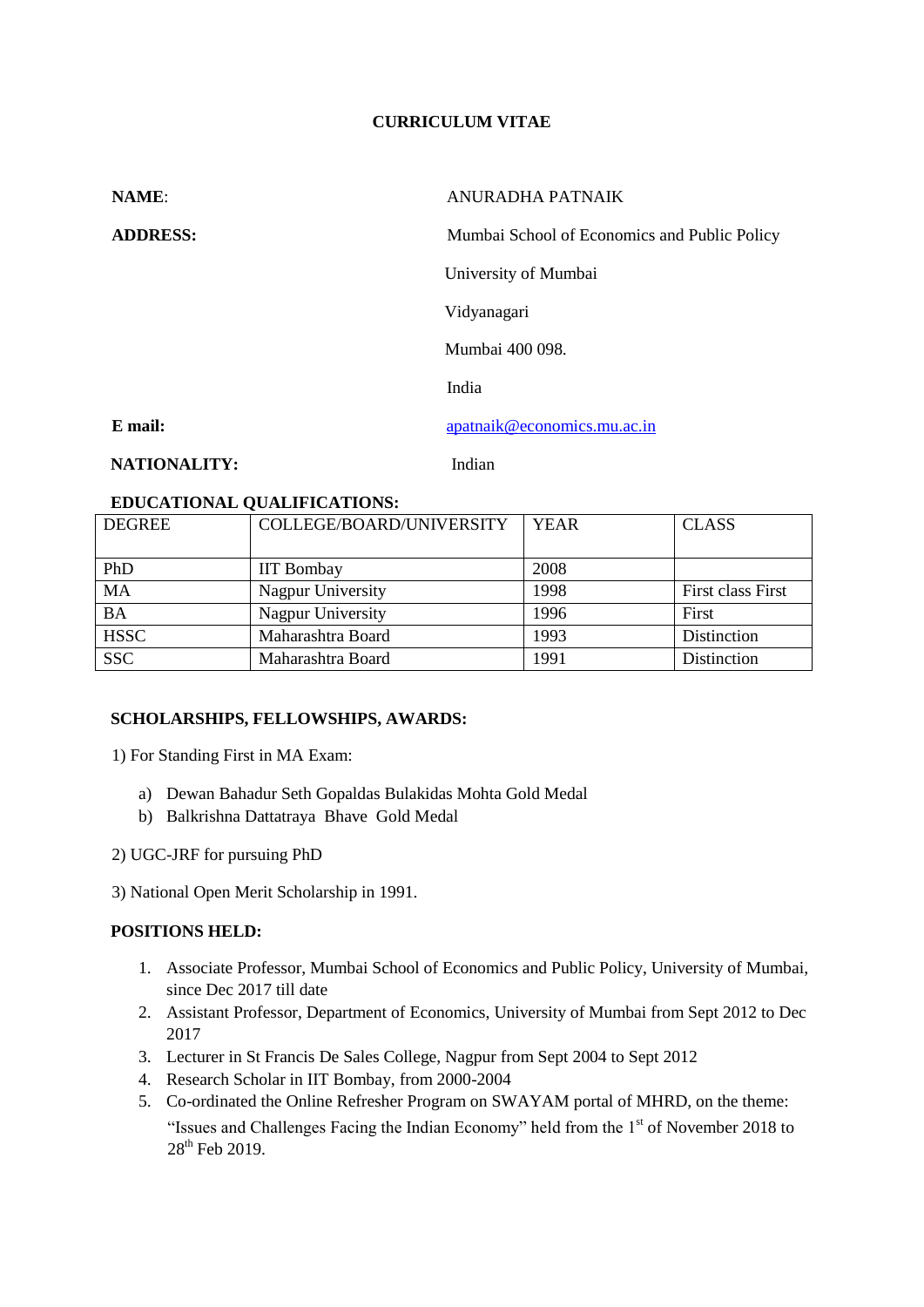## **PUBLICATIONS**

#### **Journals**

- 1. The Interest Rate Channel of Monetary Transmission Mechanism in India: An Empirical Study, *Artha Vijnana, Vol XLIX,No.2, June 2007(With A. Ramanathan)*
- 2. The Exchange Rate Channel of Monetary Transmission Mechanism: Empirical Analysis with Reference to India*, Prajnan***,** Vol XXXVII,No.2, 2008
- 3. Monetary Policy, *Economic and Political Weekly*, Vol-XLII No. 21, May 24, 2008
- 4. Measuring The Efficacy of Monetary Policy in India Using A Monetary Measure, *IUP Journal of Bank Management***,** Vol.IX, No 3, August. 2010
- 5. Study of Inflation in India: A Cointegrated VAR Approach, *Journal of Quantitative Economics***,** Vol.8, No. 1, January 2010
- 6. A Study of Volatility Spillover Across Select Foreign Exchange Rates Using Dynamic Conditional Correlations, *Journal of Quantitative Economics*, Vol. 11 Nos.1&2 (Combined), January-July 2013
- 7. Income Convergence in Maharashtra: Myth or Reality? *Artha Vijnana,* Vol. 55, Issue No. 4, December 2013 (with Vinayak.S. Deshpande)
- 8. CPI to WPI Causation :Empirical Analysis of Price Indices in India, *Economic and Political Weekly***,** Vol. 51, Issue1.02 Jan 2016 (with Neeraj Hatekar)
- 9. Inflation Differential and Inflation targeting in India, *Prajnan***,** Vol-XLV, No. 5, April-June 2016
- 10. Analysing the Factors Determining Wage Differentials Among the Construction Workers in India, *Indian Journal of Industrial Relations*, Vol.51, no.1 July 2016. (With Kadambari Chheda)
- 11. The Impact of Monetary Policy on Output and Inflation in India: A frequency Domain Approach, *Economic Annals,* Volume LXII, No. 212 / January – March 2017. (With Bhavesh Salunkhe)
- 12. The IS Curve and Monetary Policy Transmission in India: A New Keynesian Perspective, *Margin-The Journal of Applied Economic Research* 12:1(2018), Pp 4166 (With Bhavesh Salunkhe)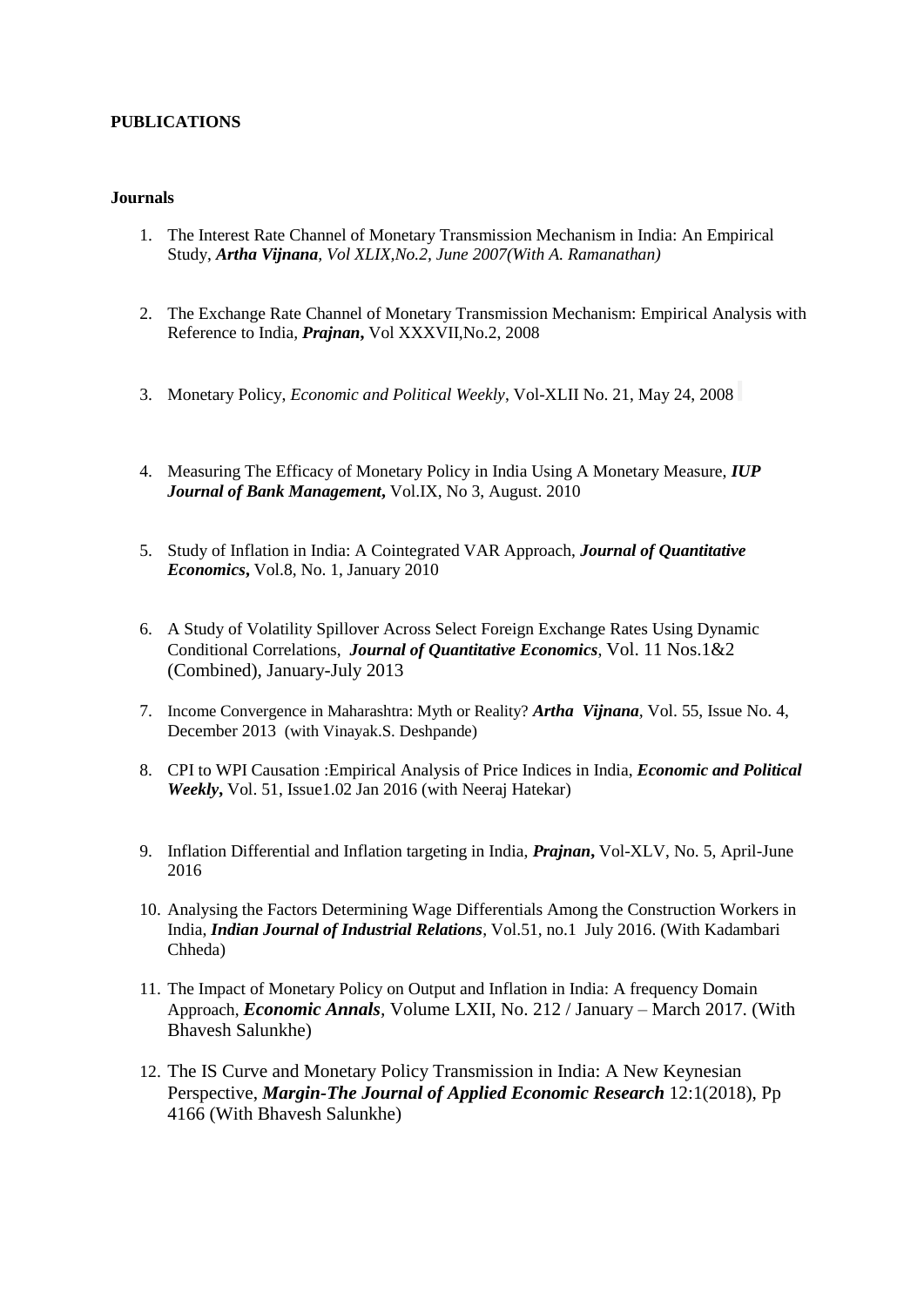- 13. Estimating Backward Looking IS Curve for India: *Artha Vijnana* , Vol.LX No. III, September 2018 (With Bhavesh Salunkhe)
- 14. Disaggregate Food Inflation of India, *Economic and Political Weekly,* Vol. 54, Issue 9, 02 March 2019 (with Neeraj Hatekar)
- 15. Price Co-movements, Commonalities and Responsiveness to Monetary Policy: Empirical Analysis under Indian Conditions, *ESCAP Journal of Sustainable Development*, vol. 25, issue 2, 2018.
- 16. Impact of food inflation on headline inflation in India, *ESCAP Journal of Sustainable Development*, vol. 26, No. 1, June 2019
- 17. Inflation Dynamics and Monetary Policy in India: A New Keynesian Phillips Curve Perspective, *South Asian Journal of Macroeconomics and Public Finance,* Vol 8 (2), 2019. (With Bhavesh Salunkhe)
- 18. Measuring Demand and Supply Shocks due to COVID 19: An Industry-Level Analysis for India, *Margin-The Journal of Applied Economic Research (Forthcoming)*
- 19. The Growth Volatility Relationship: A Spatial Panel Analysis of the States of India, **Journal of South Asian Development** *(Forthcoming)*

## **Book Chapters**

- 1. Regional Analysis of Employment in the Construction Sector of India : Growth and Development in India, **Publisher : Segment Books 2018**. (With Kadambari Chheda)
- 2. Organizing Informal Female Workers in India: Experiences from the Construction Industry of Mumbai: Global Perspectives on Workers' and Labour Organisations: **Publisher : Springer, 2018. (**With Kadambari Chheda)

## **Projects**

**Completed a project on "Employability of Higher Education in India: The Maharashtra Chapter", sponsored by NIEPA Delhi (as co-investigator with Prof Manisha Karne as Principal Investigator)**

## **Others**

- 1. A Signal Move ? Economic Times, Nov 4th, 2006
- 2. Inclusive Growth in the Agriculture, Manufacturing and Services Sector, Seminar Proceedings of National Seminar on Inclusive Growth, Conducted by PGTD (Economics) RTM NU, March 2009
- 3. Headline vs Core CPI Inflation in India, Live Mint,  $8<sup>th</sup>$  March 2017 (With Bhavesh Salunkhe)